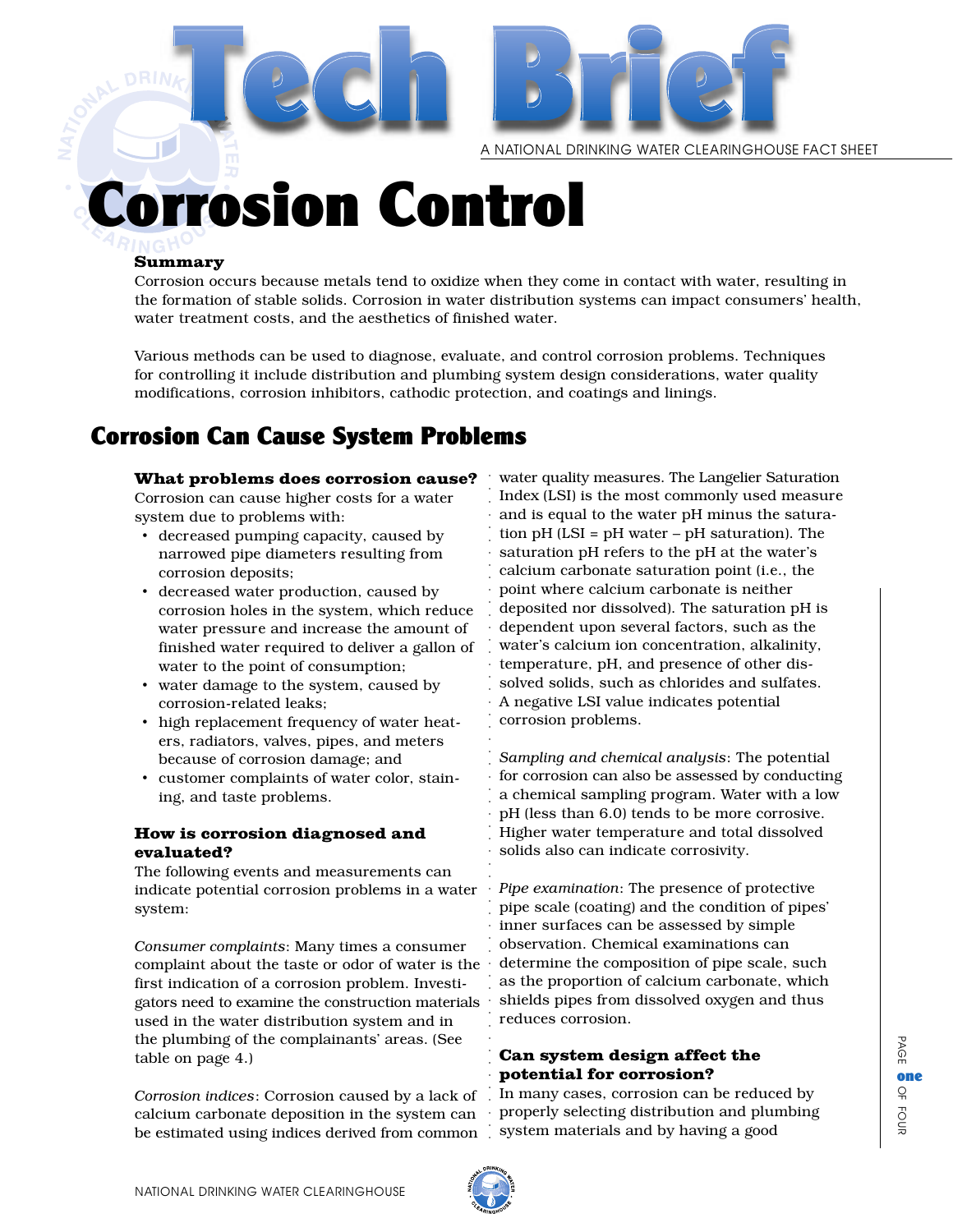## Corrosion Control

engineering design. For example, water distribution systems designed to operate with lower flow rates will have reduced turbulence and, therefore, decreased erosion of protective layers. In addition, some piping materials are more resistant to corrosion in a specific environment than others. Finally, compatible piping materials should be used throughout the system to avoid electrolytic corrosion.

Other measures that help minimize system corrosion include:

- using only lead-free pipes, fittings, and components;
- selecting an appropriate system shape and geometry to avoid dead ends and stagnant areas;
- avoiding sharp turns and elbows in the distribution and plumbing systems;
- providing adequate drainage (flushing) of the system;
- selecting the appropriate metal thickness of piping, based on system flow and design parameters;
- avoiding the use of site welding without replacing the pipe lining;
- reducing mechanical stresses, such as flexing of pipes and "water hammer" (hydraulic pressure surges);
- avoiding uneven heat distribution in the system by providing adequate coating and insulation of pipes;
- providing easy access for inspection, maintenance, and replacement of system parts; and
- eliminating the grounding of electrical circuits to the system, which increases the potential for corrosion.

#### How can system corrosion be reduced?

Corrosion in a system can be reduced by changing the water's characteristics, such as adjusting pH and alkalinity; softening the water with lime; and changing the level of dissolved oxygen (although this is not a common method of control). Any corrosion adjustment program should include monitoring. This allows for dosage modification, as water characteristics change over time.

*pH adjustment*: Operators can promote the formation of a protective calcium carbonate coating (scale) on the metal surface of plumbing by adjusting pH, alkalinity, and calcium levels. Calcium carbonate scaling occurs when water is oversaturated with calcium carbonate. (Below

the saturation point, calcium carbonate will redissolve; at the saturation point, calcium carbonate is neither precipitated nor dissolved. See the section on "corrosion indices," page 1.) The saturation point of any particular water source depends on the concentration of calcium ions, alkalinity, temperature, and pH, and the presence of other dissolved materials, such as phosphates, sulfates, and some trace metals.

aaaaaaaaaaaaaa

aaaaaaaaaaaaaaaaaaaaaaaaaaaaaaaaaaaaaaaaaaaaaaaaaaaaaaaaaaaaaaaaaaaaaaaa

It is important to note that pH levels well suited for corrosion control may not be optimal for other water treatment processes, such as coagulation and disinfection. To avoid this conflict, the pH level should be adjusted for corrosion control immediately prior to water distribution, and after the other water treatment requirements have been satisfied.

*Lime softening*: Lime softening (which, when soda ash is required in addition to lime, is sometimes known as lime-soda softening) affects lead's solubility by changing the water's pH and carbonate levels. Hydroxide ions are then present, and they decrease metal solubility by promoting the formation of solid basic carbonates that "passivate," or protect, the surface of the pipe.

Using lime softening to adjust pH and alkalinity is an effective method for controlling lead corrosion. However, optimum water quality for corrosion control may not coincide with optimum reduction of water hardness. Therefore, to achieve sound, comprehensive water treatment, an operator must balance water hardness, carbonate levels, pH and alkalinity, as well as the potential for corrosion.

*Dissolved oxygen levels*: The presence of excessive dissolved oxygen increases water's corrosive activity. The optimal level of dissolved oxygen for corrosion control is 0.5 to 2.0 parts per million. However, removing oxygen from water is not practical because of the expense. Therefore, the most reasonable strategy to minimize the presence of oxygen is to:

- exclude the aeration process in the treatment of groundwater,
- increase lime softening,
- extend the detention periods for treated water in reservoirs, and
- use the correct size water pumps in the treatment plant to minimize the introduction of air during pumping.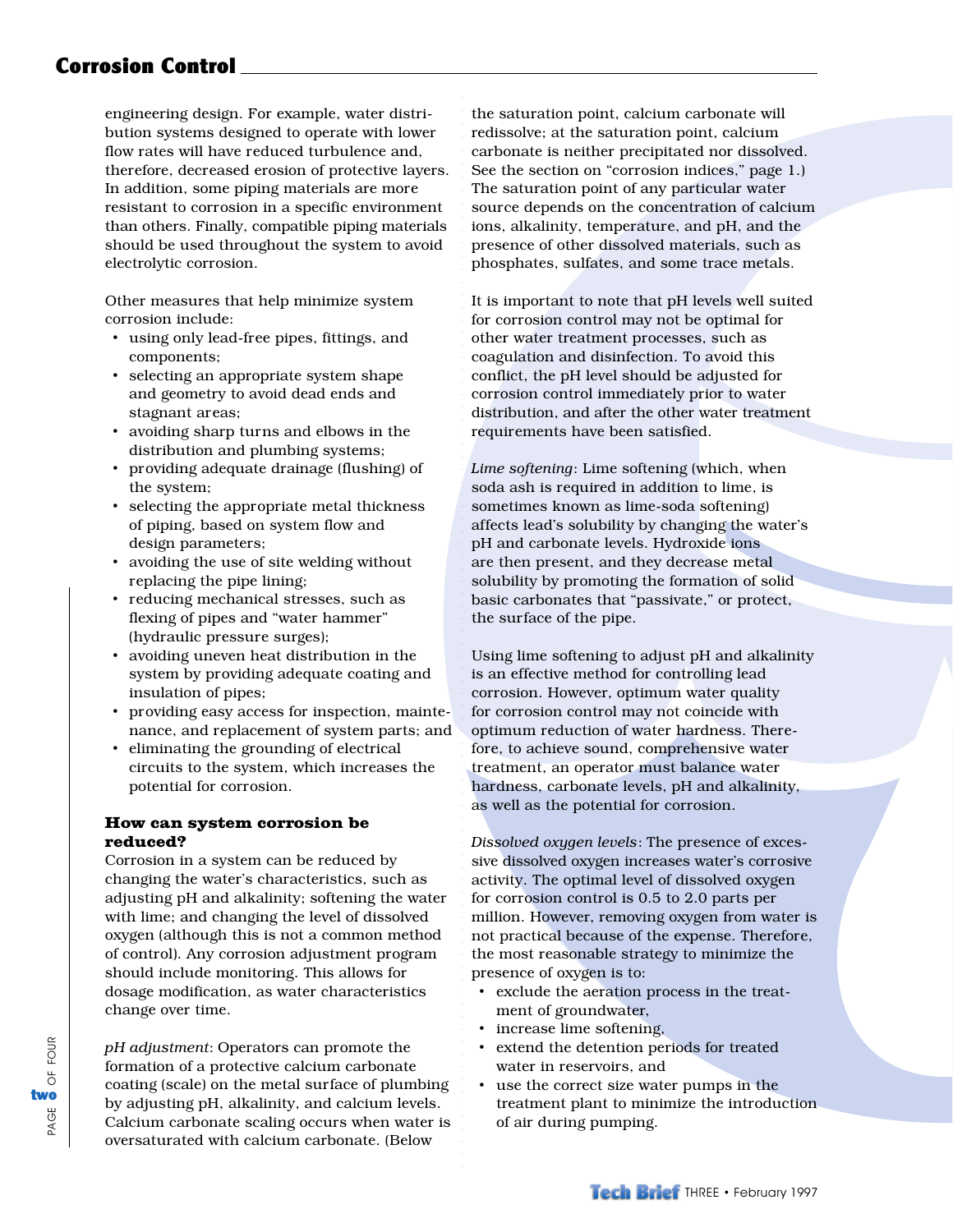#### What about the use of corrosion inhibitors?

Corrosion inhibitors cause protective coatings to form on pipes. Although they reduce corrosion, they may not totally arrest it. Therefore, the success of any corrosion inhibitor hinges upon the water operator's ability to:

- apply double and triple the design doses of inhibitor during initial applications to build a protective base coat that will prevent pitting; (Note that initial coatings typically take several weeks to form.)
- maintain continuous and sufficiently high inhibitor doses to prevent redissolving of the protective layer; and
- attain a steady water flow over the system's metal surfaces to allow a continuous application of the inhibitor.

There are several commercially available corrosion inhibitors that can be applied with normal chemical feed systems. Among the most commonly used for potable water supplies are inorganic phosphates, sodium silicates, and mixtures of phosphates and silicates.

*Inorganic phosphates*: Inorganic phosphate corrosion inhibitors include polyphosphates, orthophosphates, glassy phosphates, and bimetallic phosphates. Zinc, added in conjunction with polyphosphates, orthophosphates, or glassy phosphates, may help to inhibit corrosion in some cases.

*Silicates*: The effectiveness of sodium silicates depends on both pH and carbonate concentrations. Sodium silicates are particularly effective for systems with high water velocities, low hardness, low alkalinity, and pH of less than 8.4. Typical coating maintenance doses of sodium silicate range from 2 to 12 milligrams per liter. They offer advantages in hot-water systems because of their chemical stability, unlike many phosphates.

Before installing any technology for delivering corrosion inhibitors, several methods or agents first should be tested in a laboratory environment to determine the best inhibitor and concentration for each water system.

#### Is cathodic protection an option?

Cathodic protection is an electrical method for preventing corrosion of metallic structures. However, this expensive corrosion control method is not practical or effective for protecting entire water systems. It is used primarily to

protect water storage tanks. A limitation of cathodic protection is that it is almost impossible for cathodic protection to reach down into holes, crevices, or internal corners.

.<br>.<br>.<br>.

aaaaaaaaaaaaaaaaaaaaaaaaaaaaaaaaaaaaaaaaaaaaaaaaaaaaaaaaaaaaaaaaaaaaaaaaaaaaaaaaaaaaa

Metallic corrosion occurs when contact between a metal and an electrically conductive solution produces a flow of electrons (or current) from the metal to the solution. The electrons given up by the metal cause the metal to corrode rather than remain in its pure metallic form. Cathodic protection stops this current by overpowering it with a stronger, external power source. The electrons provided by the external power source prevent the metal from losing electrons, forcing it to be a "cathode," which will then resist corrosion, as opposed to an "anode," which will not.

There are two basic methods of applying cathodic protection. One method uses inert electrodes, such as high-silicon cast iron or graphite, which are powered by an external source of direct current. The current impressed on the inert electrodes forces them to act as anodes, thus minimizing the possibility that the metal surface being protected will likewise become an anode and corrode. The second method uses a sacrificial anode. Magnesium or zinc anodes produce a galvanic action with iron, so that the anodes are sacrificed (or suffer corrosion), while the iron structure they are connected to is protected.

#### Are commercial pipe coatings and linings effective?

The nearly universal method of reducing pipe corrosion involves lining the pipe walls with a protective coating. These linings are usually mechanically applied, either when the pipe is manufactured or in the field before it is installed. Some linings can be applied even after the pipe is in service, but this method is much more expensive.

Mechanically applied coatings and linings differ for pipes and water storage tanks. The most common types of pipe linings include coal-tar enamels, epoxy paints, cement mortar, and polyethylene.

Water storage tanks are most commonly lined to protect the inner tank walls from corrosion. The most common types of water storage tank coatings and linings include coal-tar paints and enamels, vinyls, and epoxy.